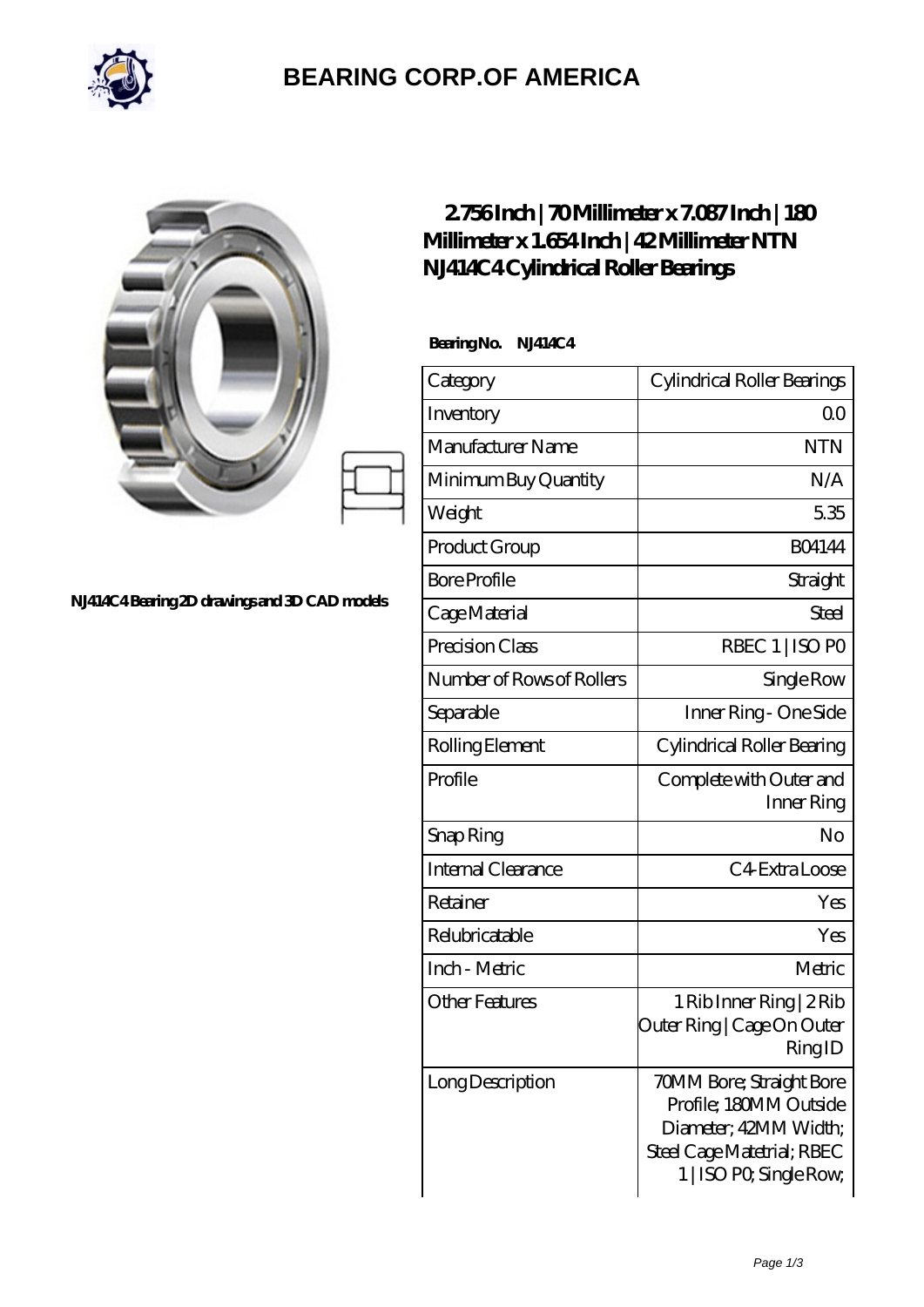

## **[BEARING CORP.OF AMERICA](https://bluemondayreview.com)**

| Inner Ring - One Side<br>Separable; No Snap Ring;<br>Relubricatable; C4 Extra<br>LooseI |
|-----------------------------------------------------------------------------------------|
| Cylindrical Roller Bearing                                                              |
| 31171547                                                                                |
| 8482.5000.00                                                                            |
| Bearing                                                                                 |
| http://www.ntnamerica.co<br>m                                                           |
| NJ414C4                                                                                 |
| 11.779                                                                                  |
| 7.087 Inch   180 Millimeter                                                             |
| 2756Inch   70Millimeter                                                                 |
| 1.654 Inch   42 Millimeter                                                              |
| 70 <sub>mm</sub>                                                                        |
| 236000N                                                                                 |
| 180 <sub>mm</sub>                                                                       |
| ISO Class <sub>O</sub>                                                                  |
| $42 \text{mm}$                                                                          |
| $4000$ rpm                                                                              |
| $(2)$ Outer Ring $(1)$ Inner<br>Ring                                                    |
| <b>Hardened Alloy Steel</b>                                                             |
| Straight                                                                                |
| Pressed Steel                                                                           |
|                                                                                         |
| Uncoated                                                                                |
| C <sub>4</sub>                                                                          |
| Open                                                                                    |
| $-40$ to $120^{\circ}$ C                                                                |
| 25 <sub>mm</sub>                                                                        |
| 22800N                                                                                  |
|                                                                                         |